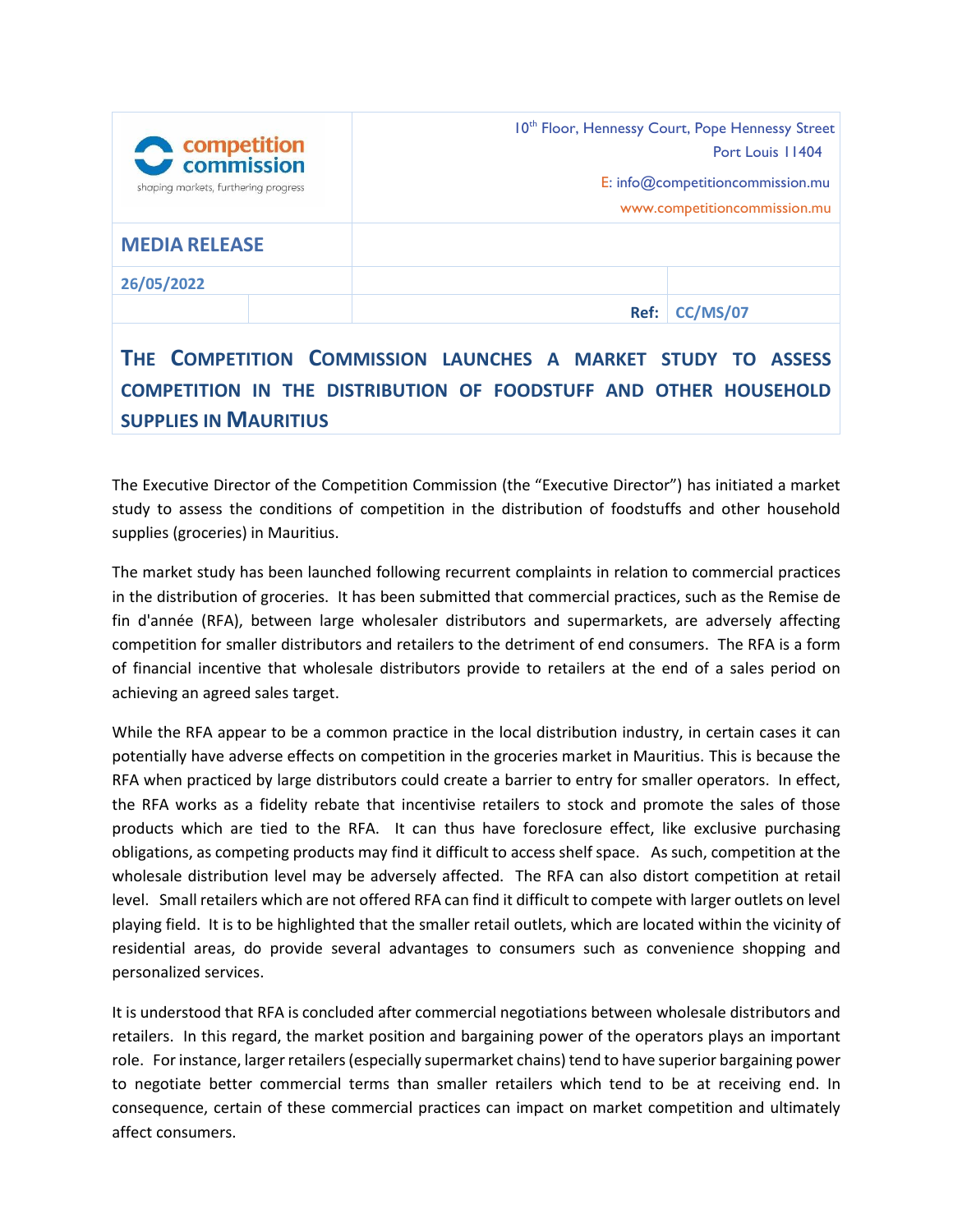The purpose of this market study is therefore to assess the underlying competition dynamics in the distribution market. More specifically, it will seek to identify the nature and prevalence of commercial practicessuch as RFA, slotting fee and allocation of shelf space in relation to the procurement of groceries by retailers from distributors and their impact on competition at both retail and wholesale levels. In this regard, the study will consider, inter alia:

- a. the structure of the wholesale and retail distribution markets.
- b. the law and government policies in relation to pricing, quality regulation and standards, allocation of shelf space, amongst others.
- c. commercial practices in relation to procurement of groceries between distributors and retailers (supermarkets and other retailers).

Deshmuk Kowlessur, Executive Director, said:

*Mauritian households spend a significant proportion of their income on groceries. These are necessities which should be affordable to ensure the well-being of the population. It is therefore important that market deliversthe best in terms of price, quality, and convenience in the supply of groceries to consumers. Impediments to competition can have adverse effects on market offerings, in particular on prices. The moreso the economic situation is not conductive for consumers with the Covid-19 pandemic and the geopolitical situation with the Ukraine-Russia conflict. Households are no doubt being hit hard and therefore it becomes even more important to ensure that market competition is sound to protect consumers from further injury.*

*The market study is intended to shed light on the nature of competition in the distribution of foodstuff and consumer supplies. It aims at identifying potential barriers that can adversely affect competition in the distribution of groceries and to come up with recommendations to address any distortions identified.* 

*In the context of this market study, the Competition Commission will be consulting and gathering information from the various stakeholders, including distributors, supermarkets, small retailers, and consumer organisations.* 

*I also encourage interested parties to submit their views on issues relevant to this market study to the Competition Commission by post or through email by 27 June 2022.*

*Interested parties, if they so wish, may claim for anonymity and/or confidentiality with regard to their submission. The Competition Commission will have regard to their claims in the treatment of information obtained for the purposes of the market study.*

The Executive Director Competition Commission 10<sup>th</sup> floor, Hennessy Court, Pope Hennessy Street, Port Louis Email: [info@competitioncommission.mu](mailto:info@competitioncommission.mu) Tel: 211-2005